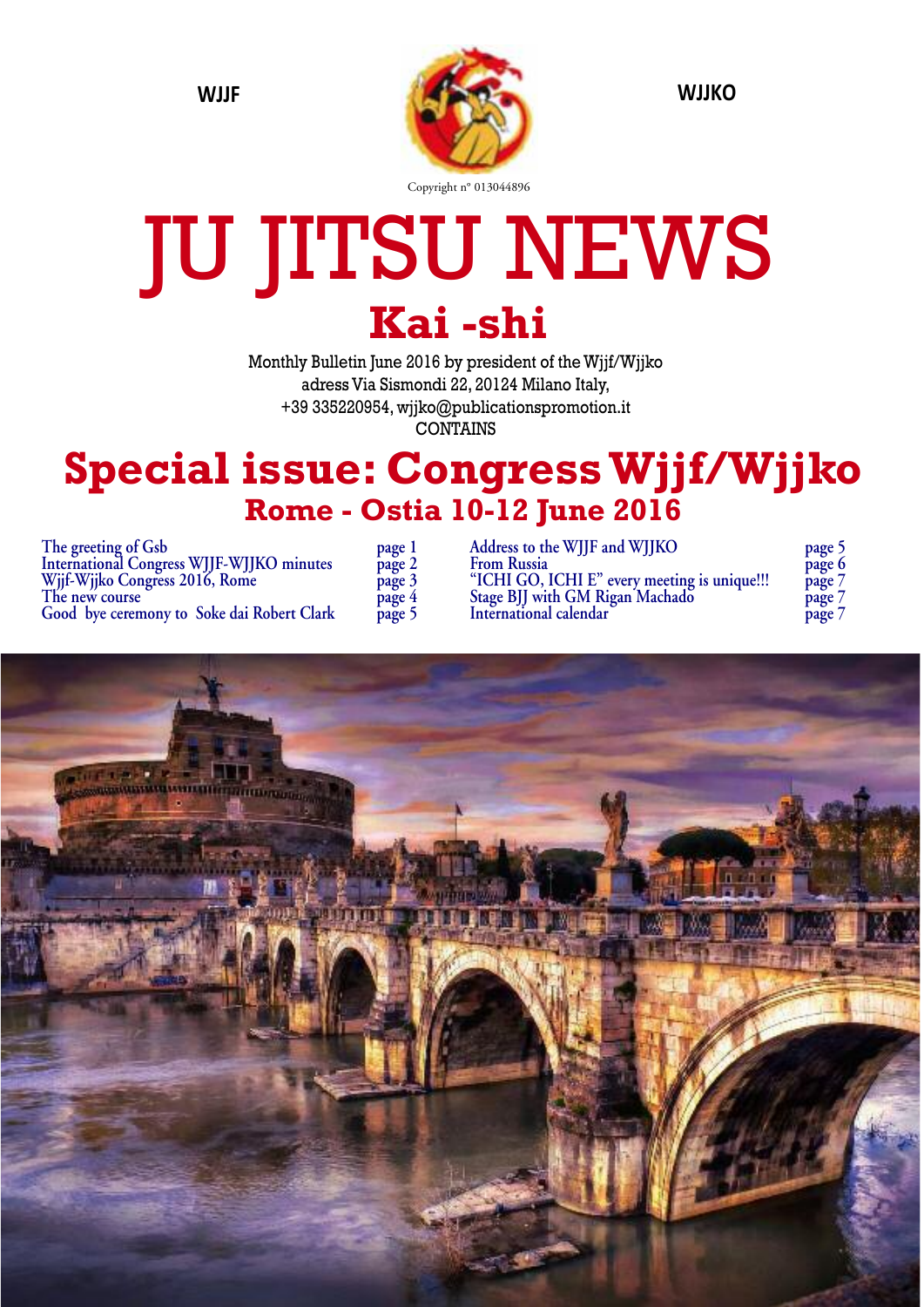

Wjjf/Wjjko member of Wjj Confederation, recognized by Tafisa (IOC) 25 OCTOBER 2013

#### **The greeting of Gsb**

Dear colleagues,

I have arrived at the end of a long journey from 1976 to 2016, I am ready to give way to the "new", which means having to deal with the so-called "old".

Many times with your Soke Robert Clark (1946-2012), we talked about the "after". On several occasions, the responsibility of many different people including: English, Japanese, Italians, Israelis, and others. I put my resignation on the table as the founder / president, Imote Kaigi. And every time Soke Clark replied ".... If you leave, we close the Federation! "

Beryl, present here today, can confirm this statement. What's missing for our fortieth party, apart from the friend for me, Bob, for you Soke –dai Robert Clark?

Certainly not problems; rivalries; much useless chattering (as Gunji Koizumi sensai said (1885-1965), "" Kouchi-waza " the technique of chatter), the search for a place in the sun.

Sometimes we asked ourselves: "we created monsters!" And yes, it's true!

The word HONOR, Meiyo, not only indicates a way to live or die, it indicates respect for all that we have created from nothing and that someone else has already found.

HONOR is what we shall give to you today; the same honor that for years we have pursued in the martial world that for a long time has not taken us into consideration.

The Federation, and I'm good at saying "federation", is fighting by legal means to guarantee the certainty that the logo, given to me by Soke Roland Maroteaux, present here, in 1976, could be used by only us, and banned by the presumption of, or otherwise, those who do not belong to the Federation.

In particular to "pirates", of low level. I must mention Kaicho David and Anne Toney for all the work they have done as support in this difficult phase.

Others, whom I will not name for politeness, are only concerned about their interests, and their own place!

You have read my proposals to rebuild the Federation in the name of Soke Clark / Gsb so that you remember us - MAYBE - and certainly do better than us. There's nothing more to add!

I imagined the Executive Committee taking inspiration for this event from 'Emperor Gaius Julius Caesar Augustus, (63 BC 14 AC), seeing that we are in Rome, and with its forward-looking openings to the world of that time: so as to give a tangible sign of a "new course".

I'll be the Augustus, the honorary President, which in fact "does not count." This time I say so but in the past I've heard it said by many of you, from under the table.

Also the last word will be up to me, if things do not go the right way! Once again I will not say names again for politeness. I believe that in the martial world my name has got enough weight and dignity.

# WWW.WJJF-WJJKO.COM

I therefore propose:

3 chairmans: Kaicho Amir Barnea Israel; Syuseki Shihan Stefano Draghi Italy; Kaicho David Toney Ireland

5 vice chairmans Advisers (vice Chairman): North Usa: Bruce Bethers, Europe: Josef Oberhollenzer, Australia: Peter Pace, Middle East: Hesham Saleh Aljaser, Far East Oriente: Kozo Kuniba

the technical committees will be decided at a later time, by the 3 chairmen + 5 Vice Chairmen (one for each continent)

- Robert Clark Syllabus Traditional Ju Jitsu
- Modern Ju Jitsu sports Ju jitsu (referees / judges etc.)
- competence alloys:
- ex Commonwealth
- Middle East Russian

From 1 January 2017, this new federal statute will come into effect, and every chairman, in agreement with the deputy of the continents, will co-ordinate the activities.

The General Secretariat will remain in Milan. Because as long as my hand will be firm enough to wield a katana, I will sign, without any comments, the diplomas (dan menjo), titles (denshi) and international contracts.

I invested in the federal budget balance, and with my family, also an imposing amount for all my trips made in the past before and after the arrival of "type" of Liverpool, thanks to a lightweight Beryl Miao.

It seems right to me that at least for the four year period 2017/2020 things go in this way. Then, as long as my daughter, journalist, Natascia, current WJJF president of Italy, decides to leave the hand.

As I wrote to you, neither praise; nor presents; "Not with gold, but with the iron you free the homeland", exclaimed against the Roman commander Marco Furio Camillo (446-365 a.C), referring to the rooster, Brenno (... - after 390 BC), head of the Celtic tribe of Gauls.

I go out in silence, as I entered, for the first time in Liverpool, at the Hotel "Adelphi".

An adventure 40 years long", is more than enough! The Japanese call the passage of Shiki densho deliveries and even Ryu no suke.

In place of the sword, katana, I leave you, in the name of Robert Clark, dear travelling companion, our dream: "WJJF / Wjjko 1976". May it become bigger





Fax 0039 02 89879982

Tel. 0039 335220954 - 0039 02 97162878 -

e-mail: wjjko@publicationspromotion.it sito: www.publicationspromotion.it –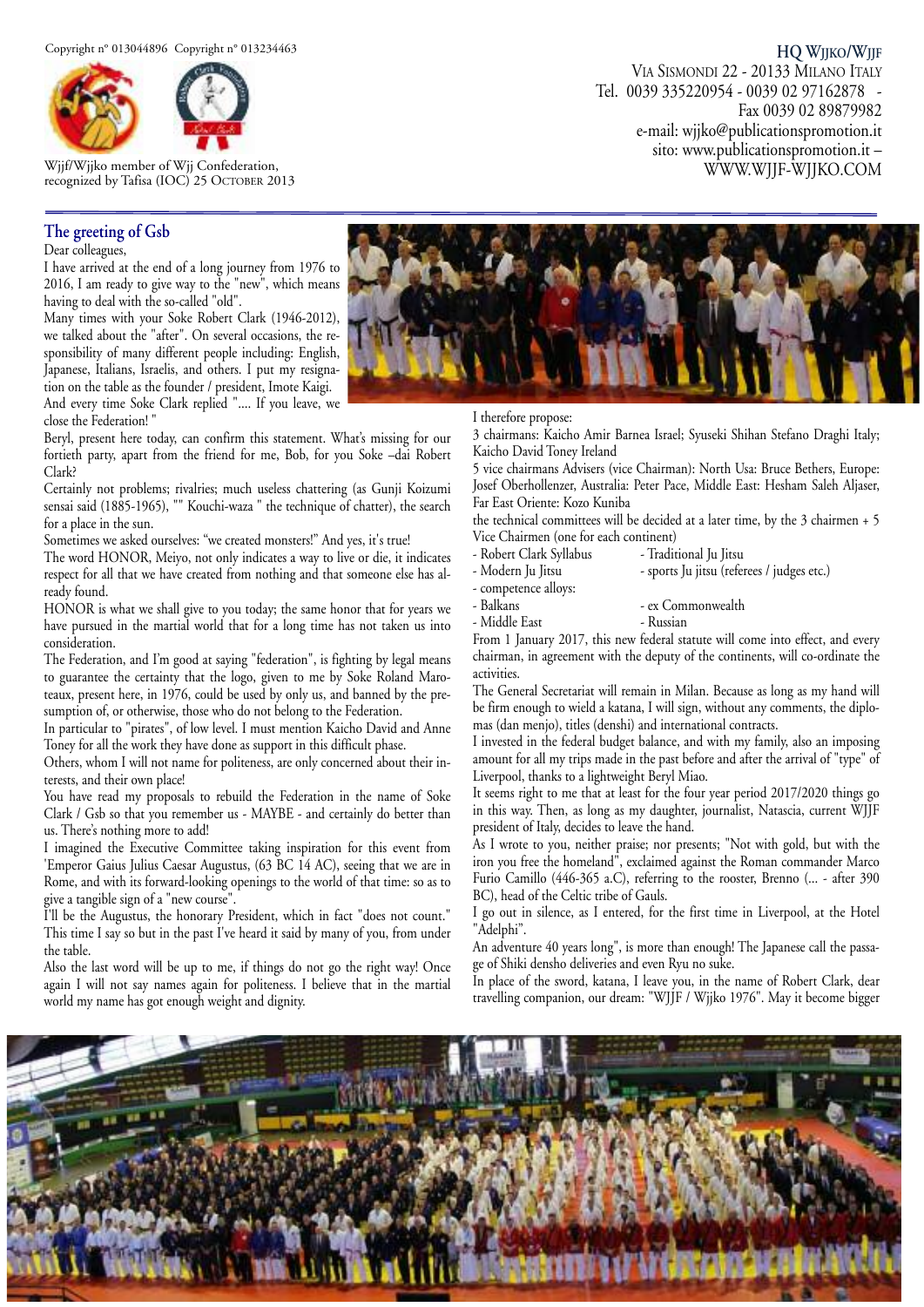

Wjjf/Wjjko member of Wjj Confederation, recognized by Tafisa (IOC) 25 OCTOBER 2013

#### and bigger!

I conclude with a reflection aloud. If he, Robert Clark, were not in agreement with the condition on running the federation, he would have driven me out from day one.

And those who knew him well, know that he really would do it! A dream has united us, Bob and I, even Beryl for so long: the "WJJF / Wjjko 1976", make good use of it!

OSS

Giacomo Spartaco Bertoletti

#### **International Congress WJJF-WJJKO minutes**

The day June 11, 2016 at 10 am, at conference room of the Olympic Center "Matteo Pellicone", in Ostia-Rome, were present the delegates of the following countries:

Australia: Domenico Puz representing Peter Pace

Balkan countries: Yavor Dyankov (Ucraina, Turkey, Macedonia, Kazakistan) Bulgaria: Kamen Radev

France: Laurent Haag

Germany: Josef Oberhollenzer, Torsten Kosuch

Greece: Nektarios Lykiardopoulos

Hungary: Tamas Smaraglai Israel: Amir Barnea

Italy: Lorenzo Milano

Ireland: Anne and David Toney

Kuwait: Faleh Al Nout rappresenting Hesham Seleh Aljaser

Poland: Eugeniusz Sikora

Romania: George Chivaran

Russia: Alexandr Bruzgin

UK: David Flaherty and Helen Travis

USA: Bruce Bethers

President G. S. Bertoletti rappresenting also Italy Angelo Balconi South American countries

Sir George Popper (Hungary) was nominated Chairman of the congress -the first real convention- by shike GSB and he took the floor with an introduction about these past 40 years.

"Soke Robert Clark had left us his wishes and his dream. He was one of the greatest figures of the ju jitsu world.

In these 40 years, there have been many changes in societies and organizations as well as in the world of martial arts.

We are not young any more and we have to consider making some passages to be prepared for the arrival of the new. Everybody has been given the document and so everybody has known what is written in the Statute - & that is just the basis from where we should start to build the future. If anyone has some good ideas to propose we are ready to listen. Several years have to pass before 2020

**HQ WJJKO/WJJF** VIA SISMONDI 22 - 20133 MILANO ITALY Tel. 0039 335220954 - 0039 02 97162878 - Fax 0039 02 89879982 e-mail: wjjko@publicationspromotion.it sito: www.publicationspromotion.it – WWW.WJJF-WJJKO.COM

and there will be plenty of time to understand and evaluate the work that will be done and to understand which improvements could be made to do better and better.

I had not been happy to know that shike GSB was going to leave his position. For the future we can imagine to build a leadership made by the 3 chairmen and by the 5 vice chairmen. In a second moment we can individuate a new real leadership starting by the valutation of the work done by everybody and the capacities of every single person.

I will propose to use this fantastic opportunity, this congress, the greatest congress ever celebrated for the ju jitsu at an international level.

So if all are unanimous I propose to proceed with the signing of the Statute.

I propose also to elect shike GSB as an honorary president. I'm sure everybody agree."

#### (Applause of those present)

"We put on the record that everyone agrees with proceeding to the signing of the Statute.

Now, here the names of the three Chairmenwhich will share the job in the next years.

3 Chairman: Amir Barnea (Israel), Stefano Draghi (Italy), David Toney (Ireland)

Here, the five names of the vice chairman:

5 vice Chairman: Bruce Bethers (USA) Nord America; Josef Oberhollenzer (Germany) Europa; Peter Pace (Australia) Australasia; Hesham Saleh Aljaser (Kuwait) Asian and Arab Country; Kozo Kuniba (Japan) Far East Oriente.

This is an important step for the future.

It will be fundamental to organize a conference every two years with the option to change what is not working to the right way. It's important to create a balance from the parts: at every level everyone can have a real but different vision of the same slice of the world.

Do you all agree with this proposal of Statute?

I'm asking formally if anyone is against the adoption of this Statute.

Shihan Bruce Bether (USA) asked to note that the word "north america" should be corrected to "USA", because he represents not only North America, as it is written in the statute at the moment, but USA in its totality.

Kaicho Amir Barnea asked it be noted that Israel is part of Europe as written in the Olympic charter, with the other 56 countries.

The three chairmen approached the table to sign the Statute and to be seated at the president's table.

Shike GSB explains the presence of Soke Istvan Kelemen (Hungary): "I invited Kelemen, sitting here, because when the organisation was born in 1976 he was present (the first course in Budapest 1978) and he is a part of our past. He is in Europe the chief istructor for Anti-terrorism techniques, even if he is not part of the Federation.

Josef Oberhollenzer (Germany), took the floor to ask if there will always be the

same tipology of organization: contracts will remain unchanged?

It was explained in response that the contracts will remain the same as well as the roles. Everything is working correctly therefore it has no reason to be changed, but will remain.

At the time of the next congress we will assess whether there will are changes to be made. We believe that three people working together can have more and better ideas than just a single individual.

As for the payment of  $\in$  100 required to build a mutual fund - it is suggested, with the goal of helping all countries, to halve the amount payable. The proposal is accepted.

At the same time, Yavor Dyankov (Bulgaria, representative of the Baltic countries, Turkey, Ukraine,

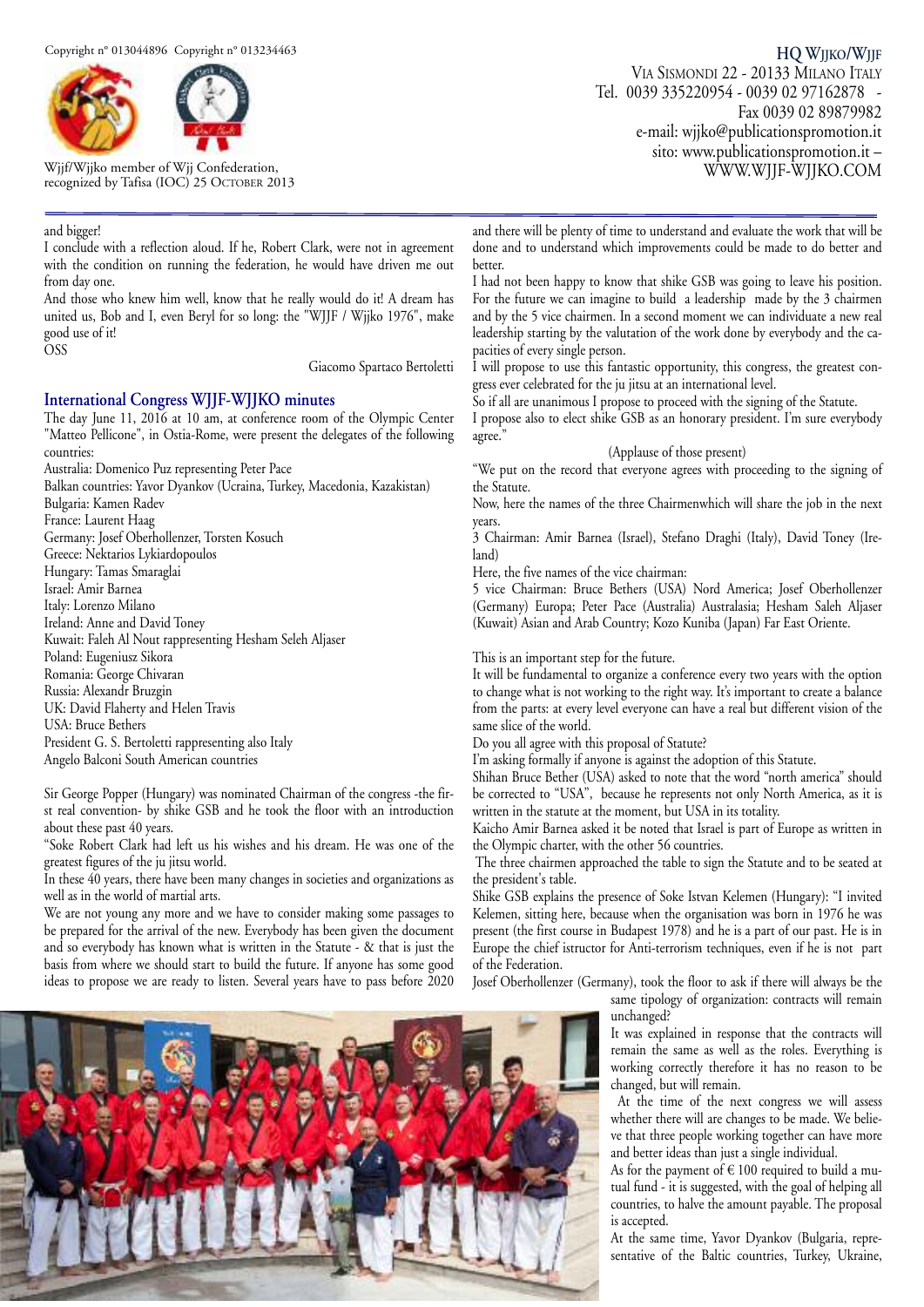

Wjjf/Wjjko member of Wjj Confederation, recognized by Tafisa (IOC) 25 OCTOBER 2013

Kazakistan) proposed some initiatives that of Sir Popper's suggestion will be put on the agenda to be discussed at the next congress.

(the greeting speech of Shike GSB was read aloud)

After having listened to the speech of Shike G.S. Bertoletti, Sir. Popper concluded by thanking those present, and expressing hopes that Shike G.S. Bertoletti does not leave the federation and also highlighting how many strides have been made in the past to get to where we are today and to prepare for the future. p.s. If you need a copy of the Constitution signed contact the secretariat

#### **Wjjf-Wjjko Congress 2016, Rome**

'The will to win, the desire to succeed, the urge to reach your full potential... These are the keys that will unlock the door to personal excellence<sup>3</sup> Confucius Two amazing men, brought together by the hand of fate – each with their own amazing skill set which complimented one another beautifully.

And now we stand united,  $40$  years on in celebration of all they have achieved.. - - - -

It was because it was such a momentous occasion, that it was easy to encourage so many of our loyal Federation members from Ireland to attend. 85 students and coaches, headed by Kai-cho David Toney took the trip in support of our President, and in memory of his friend and partner.

Most arrived on the Thursday evening where they were courteously met by Sushekyi Stefano Draghi, Shihan Mirko di Cristofaro or one of the Bertoletti family and hospitably chauffered to their hotel. That evening was a time for relaxation and taking in the beautiful surroundings.

On Friday afternoon, the majority of the delegates left for the Olympic centre for a small taste of what was to come on the mats, leaving a few – mostly partners/ non-training participants to sun themselves by the beautiful pool.

The Friday evening was a Roman-themed event in a delightful Collosseum-themed restaurant. Everyone had gone to great trouble to come suitably attired in costume, and as always with the team from Ireland – there has to be a surprise in store! They arranged with Shihan Mirko Di Cristofaro to stand up and say – 'Bring me that slave called Spartaco!' (as per the film Spartacus) and following this, every Irish & GB delegate stood up wearing a mask of Shike's face, to say: 'I am Spartaco' 'I am Spartaco' 'I am Spartaco'!!

This was a comic moment, but also served to display something quite symbollic: it was like a pledge of allegiance and a show of strength.

Of course, although many may try to imitate – there is only one Spartaco! Only one Shike.

Certificates of merit were given out to the Senior grades including the WJJF Ireland Principal Coaches Hanshi Alan Petticrew, Shihan Jim Canning and Shihan Peter Cooke (7th Dans), Liam Magill and Lyle Gawley (6th dans) and the 5th Dan Masters.

Saturday morning, and everybody was up bright and early to shower and have breakfast, ready in time for the coaches leaving for the Olympic Centre. The atmosphere was electric! With over 600 adults participating – this was some serious training! Fifty masters from the 28 affiliated countries participating, contributed to this being a truely world-class event.

The feedback from all the Irish delegates was that the coaching was absolutely excellent and they would return rejuvenated with lots of new information for their classes at home.



**HQ WJJKO/WJJF**

Fax 0039 02 89879982

WWW.WJJF-WJJKO.COM

VIA SISMONDI 22 - 20133 MILANO ITALY Tel. 0039 335220954 - 0039 02 97162878 -

> e-mail: wjjko@publicationspromotion.it sito: www.publicationspromotion.it –

*Roland Maroteaux and Gsb: logo painting*

Tired but still buzzing – everyone returned to their hotel to get ready for the exciting night ahead – the Gala dinner and Awards Ceremony.

A very sophisticated bunch of individuals – barely recognisable to the people sweating earlier on the mats!! - gathered for elegant cocktails around the exquisite setting of the hotel restaurant and outdoor pool area. The meal was delicious and the company fantastic! It is always a brilliant experience to meet up with our international family and meet and get to know new members. 'Team Bertoletti' busied themselves ensuring everyone was catered for to perfection, whilst also selling ballot tickets on behalf of the Robert Clark Foundation.

Among the awards given out, Kai-cho David Toney was honoured to receive an Excellence Award and his wife Anne a beautiful scroll for her involvement in the work of the Federation.

Daniel Reed, a personal student of Kai-cho Toney, and who is responsible for a

#### *Anne, Gsb, Beryl Miao and David Toney Presentation to shike 10th dan for Shike Gsb*



**Ireland group**

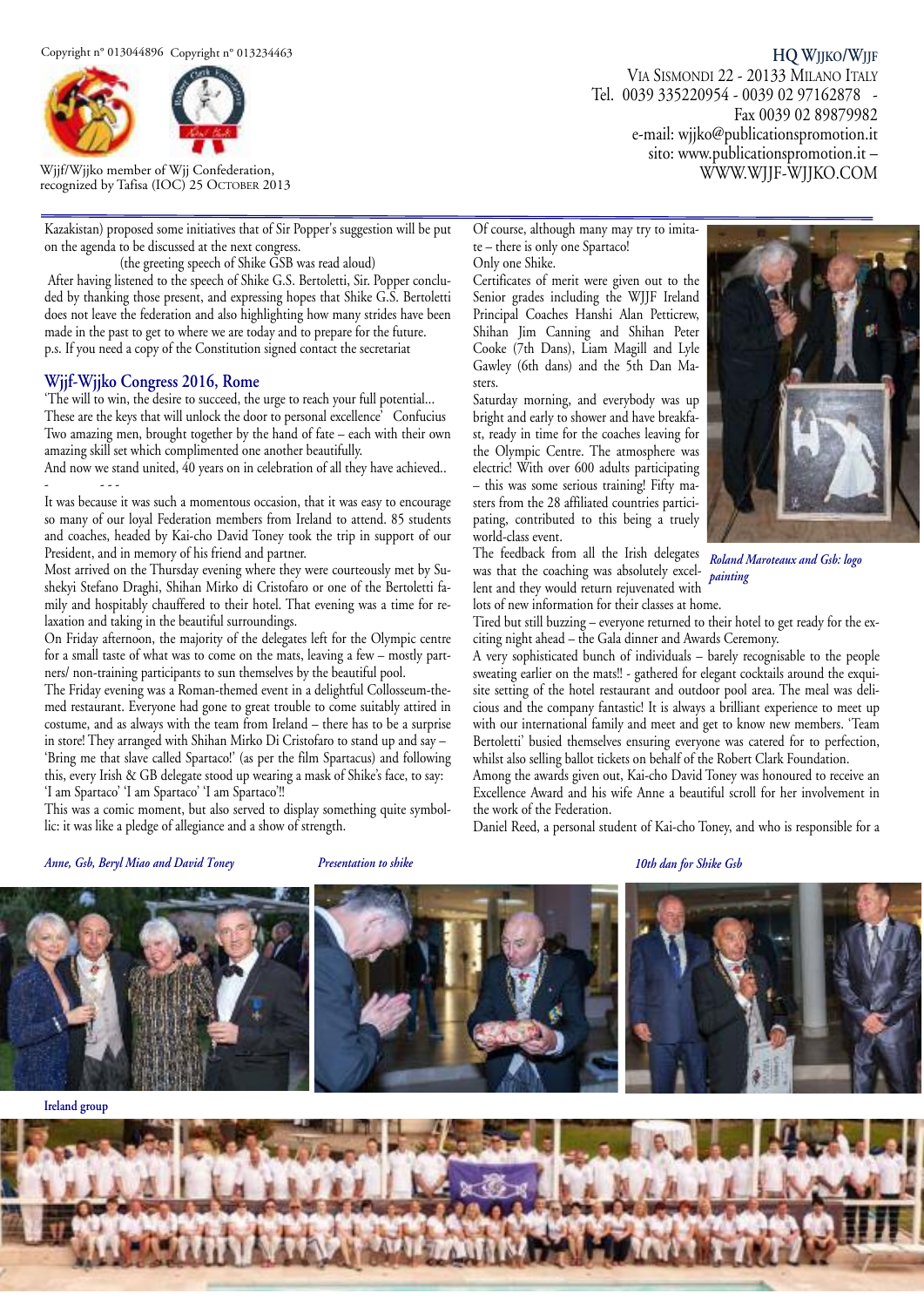

Wjjf/Wjjko member of Wjj Confederation, recognized by Tafisa (IOC) 25 OCTOBER 2013

lot of the Ireland Federation's graphic design work, came up with the beautiful idea to make a himo for Shike Bertoletti to be presented to him this evening. With permission from Ms Beryl Miao, a bead was made with some of Soke Clark's ashes to adorn this piece. Other tiger's eye stones were carefully selected to promote health, success, intuition and spirituality. Daniel hand crafted the himo in such a way that it could be worn on the traditional japanese haori garment or as a bracelet, and wrapped it in traditional furoshiki. The inscription inside the box was 'con te per sempre' or 'with you always.'

In, shall we say, a 're-enactment' of 40 years prior, Soke Roland Maroteaux presented Shike Bertoletti with the artwork he created that was to form the logo and brand for our very successful reputation, used both for the Federation and the Kubodo branches of the organisation. This was fantastic to be a part of – a little bit of history being recreated.

Special guest Sammy Basso, the ambassador for the Progeria Foundation, attended the event to raise awareness of the condition he suffers from, whilst the Federation worked to raise funds to donate for research. He spoke eloquently about the effects of this disease and later in the evening accepted a cheque for over £2000, from Ms Beryl Miao, Co-founder of the Robert Clark Foundation, which was raised by the ballot. All who spoke to Sammy were inspired by his very positive attitude and took him quickly to their heart – a true Samurai!

Among the many highlights of the evening was that Shike Bertoletti was awarded with the Golden Star with Diamonds and the Grand Cross of the International Order of Knights of Security (which is the highest award of Security) by Prof George Popper, President of IBSSA. Prof Popper himself was awarded the Grand Collar of the Roman Eagle by Shike Bertoletti and Mr Angelo Balconi.

But the piece de resistance for the members of the Federation, was when Shike Bertoletti was presented with his Tenth Dan (the highest rank in Martial Arts) for his dedicated and extremely successful activity in Ju-Jitsu over the past 50 (40 inside the Wjjf/Wjjko) plus years. Shike accepted this award from Soke Auvo Niniketo and Soke Istan Kelemen in his own humble style, in spite of receiving a huge standing ovation.

With touching loyalty to his friend, the stunned Shike's improvised acceptance began with,

'If I accept this award, I must do it on behalf of myself and Robert Clark, my travelling companion of these 40 years.'

It was a very emotional address to all those who hushed rapidly to soak up the atmosphere of this very significant moment. He finished with-

'I am nothing more – I am still only Shike.'

Just as there was only one Soke Clark and no-one can fill his shoes – so, too, there is only one Shike Giacomo Spartaco Bertoletti.

Did he make his partner of 40 years proud?

We, as a group, in World Ju-Jitsu Federation Ireland, believe he could not have done more to ensure that their lifetime's work was celebrated to the utmost.

A fantastic team, headed by an inspiring man, successfully pulled off an incredi-

**HQ WJJKO/WJJF** VIA SISMONDI 22 - 20133 MILANO ITALY Tel. 0039 335220954 - 0039 02 97162878 - Fax 0039 02 89879982 e-mail: wjjko@publicationspromotion.it sito: www.publicationspromotion.it – WWW.WJJF-WJJKO.COM

ble weekend of events that will stay with us for many years to come. It is such a shame that Soke Clark was not here to be a part of it. Thank-you Shike, Team Bertoletti, Susheyki Draghi and all the other 'host' Shihan who contributed to this event - and to all of you who made us feel so welcome and our stay so memorable. Oss

> A Toney WJJF-WJJKO Ireland

#### **The new course**

Dear friends, colleagues, Zuishin, So Shihan, Shihan, Senpai, Kohai

We have to be more than happy about the success of our 40° Anniversary of the Wjjf/Wjjko created by imote kaigi – founders : Soke Robert Clark (1946 – 2012), Beryl Miao and Gsb.

In Rome began a new step of the Federal structure which will take effect on the 1 January 2017.

As decided during the 1° Congress in our story. The general assembly will meet every two years.

The draft of the congress headed by Sir George Popper (Hungary) will follow a part.

We will enjoy this moment "Gloria in excelsis Deo", the Latin phrase means glory to the God in the highest (underlined) sky, thanks to the Olympic Federation Fijlkam (Federazione Italiana judo lotta karate arti marziali) which worked a lot for us and gave us a lot in the person of the colleague/master Giancarlo Bagnulo.

Let's talk about numbers: on the 11 tatami more than 600 participants of the two organizations Fijlkam and Wjjf/Wjjko; 600 people. And, only adults not children. More than 350 athletes in the respective competitions; 50 master of the 28 Nations participating, beside Italy: Australia, Bulgaria, Brasil, Cuba, Finland, France, Germany, Japan, Uk , Greece Guatemala, Ireland, Israel, Kuwait, Netherland, Poland, Republic Czek, Romania, Russia, Spain, Sweden, Switzerand, Turkey, Hungary, Usa

If we use the Latin phrase ""Rem tene, verba sequentur" (Marco Porcio Catone 234 bc – 149 b.C.), after the words the facts and this is what was the ju jitsu. Not words but facts!! Leave mere words to the other people.

We would like to thank the following for having come : Roland Maroteaux France, George Popper Hungary Pham Xuan Tong Vietnam-France. Auvo Niiniketo – Finland, Istvan Kelemen – Hungary, Rigan Machado Braszil-Usa, and Paul Hoglund – Sweden, for his support.

"Wjjf/Wjjko 1976" will take effect on the 1st January 2017

- 3 chairman: Amir Barnea (Israel), Stefano Draghi (Italy) , David Toney (Ireland)

*I am spartaco Sammy Basso and Beryl Miao*

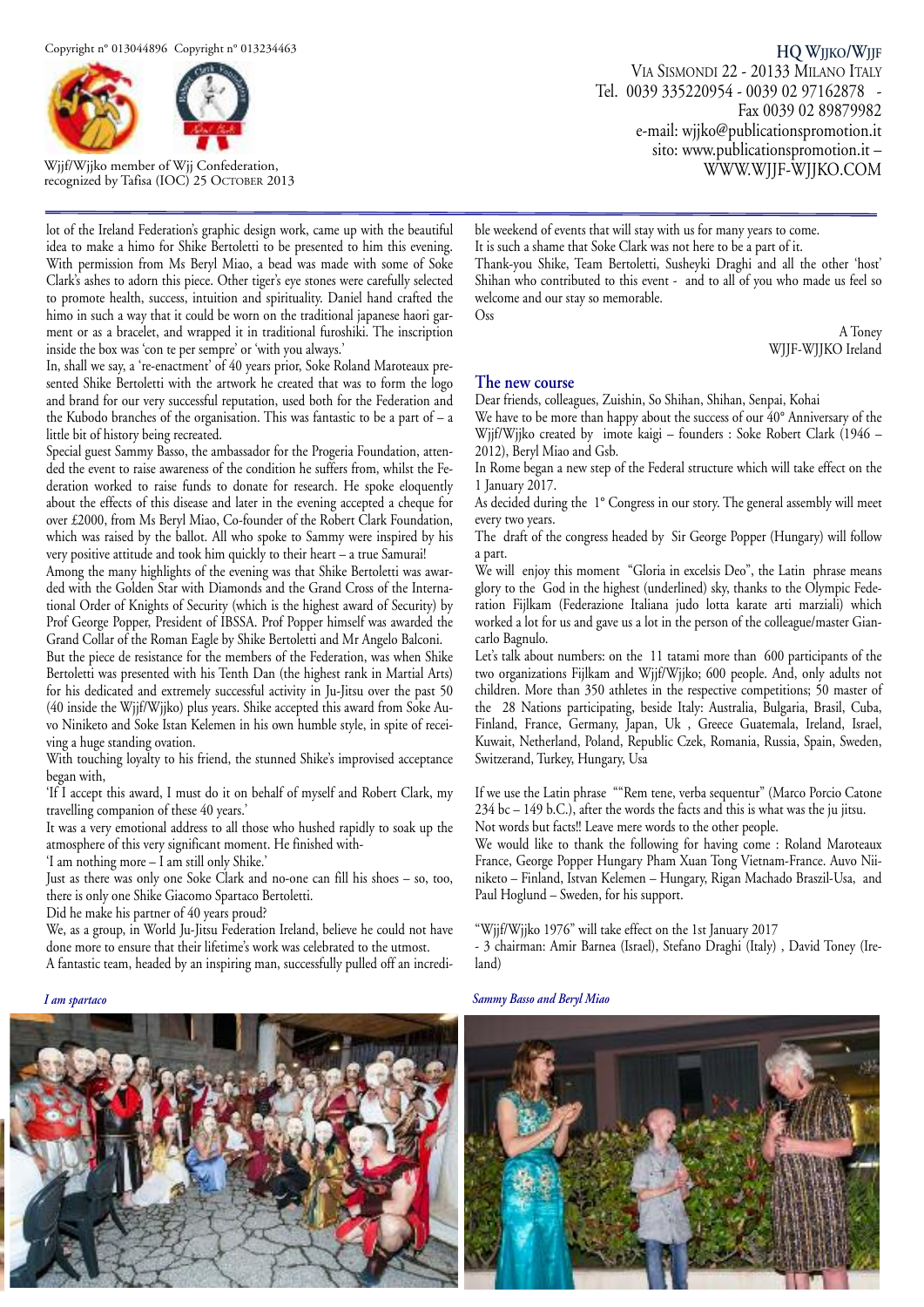

Wjjf/Wjjko member of Wjj Confederation, recognized by Tafisa (IOC) 25 OCTOBER 2013

#### **HQ WJJKO/WJJF** VIA SISMONDI 22 - 20133 MILANO ITALY

Tel. 0039 335220954 - 0039 02 97162878 - Fax 0039 02 89879982 e-mail: wjjko@publicationspromotion.it sito: www.publicationspromotion.it – WWW.WJJF-WJJKO.COM



- 5 vice chairman responsible of the continent : Bruce Bethers (Usa) North America, Josef Oberhollenzer (Germany) Europe, Peter Pace (Australia) Australasia, Hesham<br>Saleh Aljaser Aljaser<br>Asian (Kuwait)

and Arab Country, Kozo Kuniba (Japan) Far East .

Thanks to the organizational team Bertoletti headed by Natascia president Wjjf/Italy and general secretary - Tatiana, Katia - the Vice presidente Wjjf/Italy Stefano Draghi: Giorgia, Marisa Andrea, Mirko, Daniele, Giuliano, Augusto.

#### **Good bye ceremony to Soke dai Robert Clark**

Rome. Ponte Milvio (12 June 2016)

In the past, the bridge Milvio, was the heart of Rome. The mystical roman Heo Orazio Coclite (in Latin meant "with one only eye" VI century b..C. ) he defended the bridge with honour in 508 a.C. giving his life to the nation.

Today the bridge Milvio, is the first bridge of love, where the locks contain the dreams and hopes.

We have chosen, Beryl Miao and I, co – founders of the Wjjf (Imote Kaigi), to put in the holy Tiberis, Tevere,

the last ashes of my passed away "travel companion".

7 yellow roses, with ribbons of our Federal colours, red/blue/yellow.

There were, besides Beryl Miao and Gsb, Anne ( her birthday is the same of Robert Clark) and David Toney; for the family Bertoletti: Tatiana and Daniele, and also Andrea Bove and Joe Murphy.

"One adventure which has been lasting 40 years ," as the title of my book coming soon, which ended on the historical borders of ROME , EXACTLY "caput mundi"!

#### **Address to the WJJF and WJJKO Congress and 40 years Jubilee in Rome 11 June 2016** By Dr. Paul G Hoglund,

President of WJJC, 1st Vice President and President for Europe of WJF,

member of TAFISA Martial Arts Committee, Vice President of IMGC

Dear Spartaco, Friend and President, Founder and



Creator of the WJJF/WJJKO

Dear Congress Delegates, Masters, Teachers and Students

Dear all participants to this prestigious event

It is with great sorrow I cannot stand here in front of you today because of a medical problem, and together with you celebrate this 40 years Jubilee of a fantastic successful Martial Arts Federation, which is the result of a very hard creative work by Spartaco Bertoletti and Bob Clark from the beginning 40 years ago. It is also a pity that Bob cannot join you here today for seeing the re-

sult of the work he and Spartaco have started and worked together for so many years. I have had the pleasure and honour to know and associate with both Bob and Spartaco since a long time ago.

The WJJF and WJJKO have played a significant role in the development of the international Martial Arts community. Those federations have spread a real traditional Japanese jujitsu from the old Japanese schools and styles of this ancient Martial Art from the feudal time of the samurais in Japan. Spartaco and Bob have all the time stressed the importance of tradition and hard training as presented in real traditional jujitsu. But jujitsu today is not only Budo and an old art. It is also a way of life and recreation for all devoted persons, men, women and also children. Jujitsu in the modern society is also organized like most other sports, and is thus integrated within the international sports community.

Jujitsu as a modern physical art and sport has a great role to play in making the art of the possible. We should use every means at our disposal to strive to make the world less tense and a more peaceful place to live in. This is important today when violence and terrorism makes the world unsafe. Sport alone will not solve the problems of the world, but it can make an effective contribution, help to win friends and also influence and to be a resource of hope for people and develop the human capabilities.

As an effective part of modern cultural relations it can help countries and people to talk to one another and reduce the risk of misunderstanding. Human contacts and discussions can be a natural part of sport events. Sport events let people come together and compete and associate and also turn down existing political tensions and different national views.

This cultural event here today is a proof of what I have said here in my speech. Let us hope the coming great sport event, the 40 years Jubilee of Spartaco's and Bob's efforts and life work, will even more strengthen the ties between us. I finally express my thanks and all my appreciation for having had the possibility of associating with those two great Masters of Martial Art.

Thanks to everybody being here for this celebration and let us all keep on the sport and humanitarian activities for the benefit of mankind!

Thank you very much for your attention, and I really hope to see all of you soon again!

Written and presented as an address to the WJJF and WJJKO Congress and 40 years Jubilee in Rome 11 June 2016

by Dr. Paul G Hoglund, President of WJJC, 1st Vice President and President for Europe of WJF, member of TAFISA Martial Arts Committee, Vice President of IMGC. Stockholm, 10 June 2016.

#### **From Russia**

Alexandr Bryuzgin: Dear friends! I think I am expressing